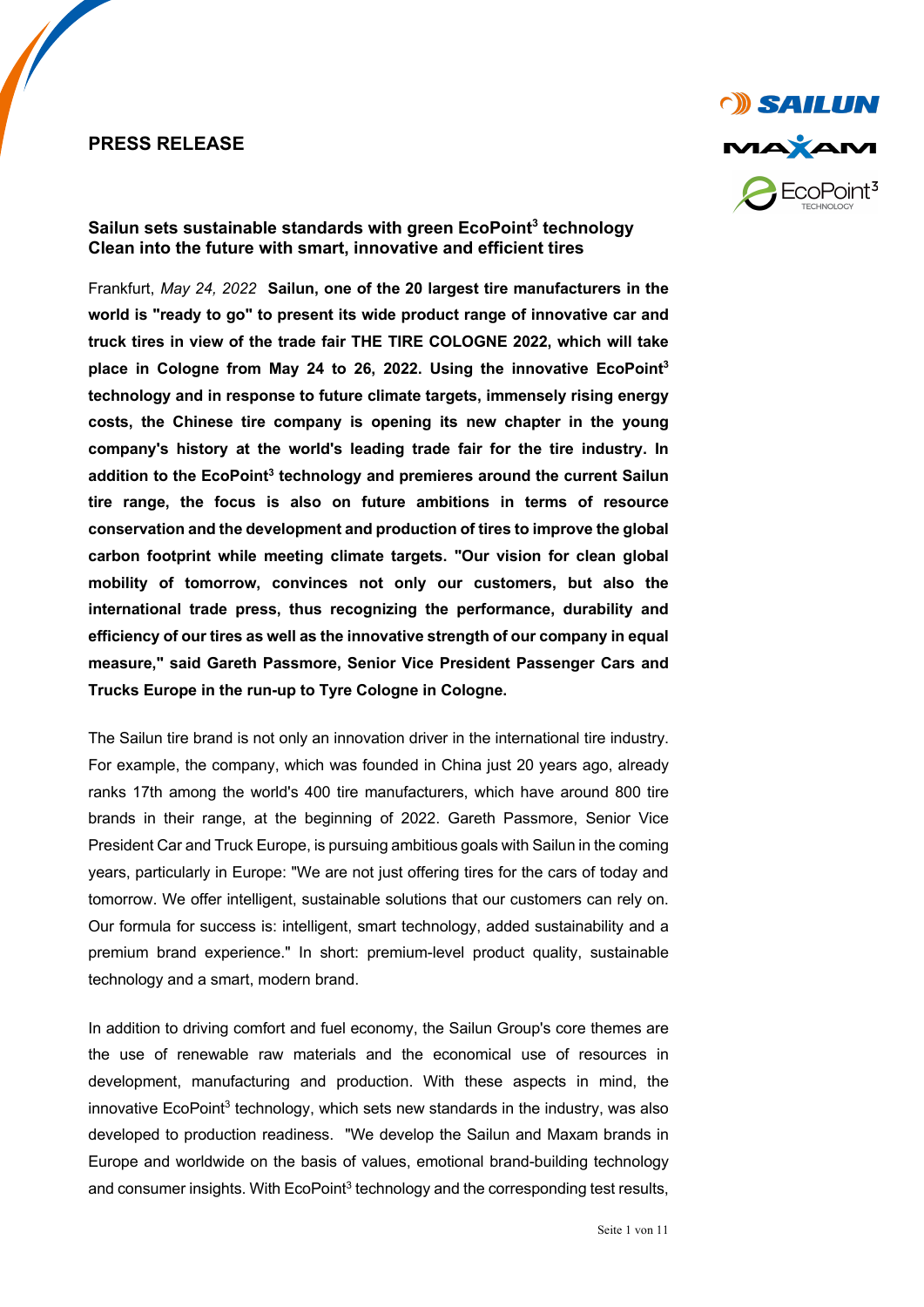

#### **Sailun – 20 years of innovation and progress**

Sailun Group was founded 20 years ago in the East China technology and economic zone of Qingdao. Starting as a technology and testing platform for tires, the Sailun tire group is now one of the top 20 tire manufacturers in the world (ranked 17th in 2021). Sailun Group employs about 13,000 people, including scientists, technicians and designers. 300 specialists research the tire generations of the future and work together with Qingdao University of Science and Technology on continuous improvement. For each new tire, design engineers create and develop quality tires on the computer, on the road and through rigorous testing that meet customers' needs and also protect the environment and resources. Whether optimizing rolling resistance, durability, better fuel economy or meeting the challenges of electromobility, it's all about innovative materials and composites that successfully position the Sailun brand among manufacturers and customers alike as an alternative to premium manufacturers.

With the know-how accumulated over two decades, the total annual capacity in Sailun's seven high-tech production facilities amounts to more than 80 million car and truck tires, as well as 160,000 tons of specialty tires for agricultural, industrial and OTR- vehicles produced by the subsidiary brand Maxam. Four of the tire factories are located in northern China (Qingdao, Dongying, Shenyang, Weifang), and two others in Vietnam, one of which is operated as a joint venture with Cooper. Another production site is in neighboring Cambodia. To serve international markets around the globe, Sailun has a global distribution network and numerous logistics centers in North America, Europe, Australia and Asia.

Sailun currently sells around seven million tires per year on the European markets, and the trend is rising. "Our goal of becoming the smart alternative to the established brands, especially here in Europe, is a special challenge for Sailun," says Gareth Passmore. The aim is to meet the challenges of the markets throughout Europe with their high-performance density and strong industry competition, to offer even more

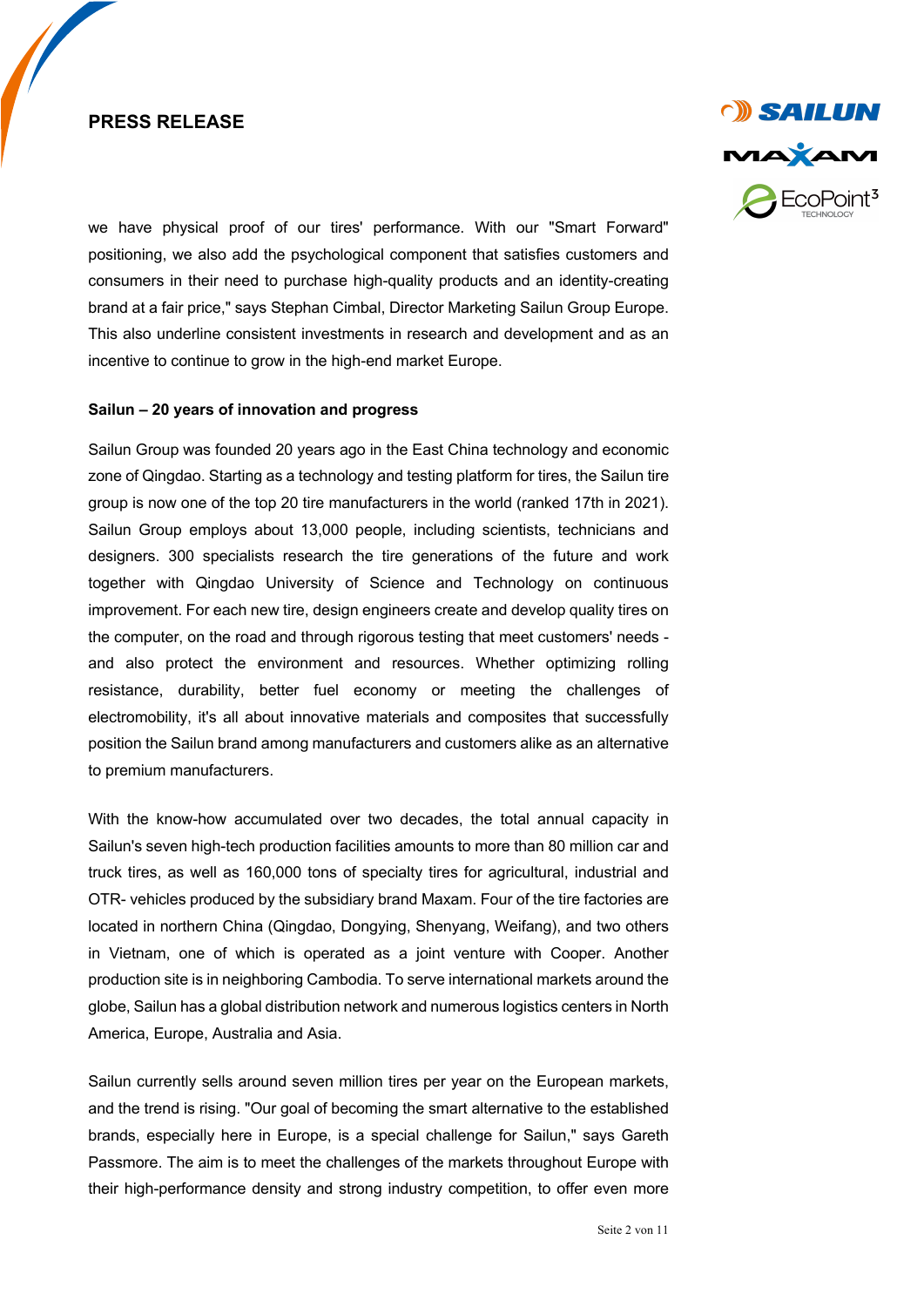

premium quality at attractive prices, and to always focus on innovative further development of the tire range. To this end, the Chinese invest more than 30 % of their 2021 net profit in the further development of their tires. Together with Qingdao University of Science and Technology, the tire manufacturer is constantly researching new products and breaking new ground.

#### **EcoPoint3 – innovative technology sets new standards in the tire world**

Today's tires are true high-tech products. Many thousands of working hours are invested before a finished product rolls off the production line. And the road to series production always leads through various stations in the research and development department. This also applies to the  $EcoPoint<sup>3</sup>$  technology, which will be used in all new Sailun tire products in the future.

The development until the  $EcoPoint<sup>3</sup>$  tire technology was ready for series production took almost a whole decade. In this time Sailun collected its exclusive know-how also from numerous co-operation and development partnerships. In addition, Sailun's developers worked together with manufacturers and customers on new concepts and researched which requirement profiles would prove themselves in practice and everyday life on roads in use worldwide. A process that lasted many years, during which the current new tires with  $EcoPoint<sup>3</sup>$  technology have been subjected to countless tests and simulations in various driving situations.

At the end of 2011, the founding of the EVE Rubber Research Institute by Sailun's National Rubber and Tire Engineering Technology Research Center marked the start of today's EcoPoint<sup>3</sup> technology. After nearly two years of fundamental research in the field of liquid-phase mixing, Sailun officially filed the first of numerous patents related to continuous liquid-phase mixing in 2013.

The very next year, Sailun started to industrialize the liquid-phase mixing technology. In March 2016, the trade journal "Tire Technology International" first reported on the development status at that time and praised Sailun's liquid-phase mixing technology, now known as EcoPoint<sup>3</sup> technology, as "liquid gold". April 2018, the first batch of tires made of EcoPoint<sup>3</sup> rubber rolled off the production line at Sailun Group Dongying Factory.

The EcoPoint<sup>3</sup> tire then made its debut on the OE market for the first time in 2019 on vehicles in the mid- to high-end tire segment. Here, the 245/70R17 tire dimension was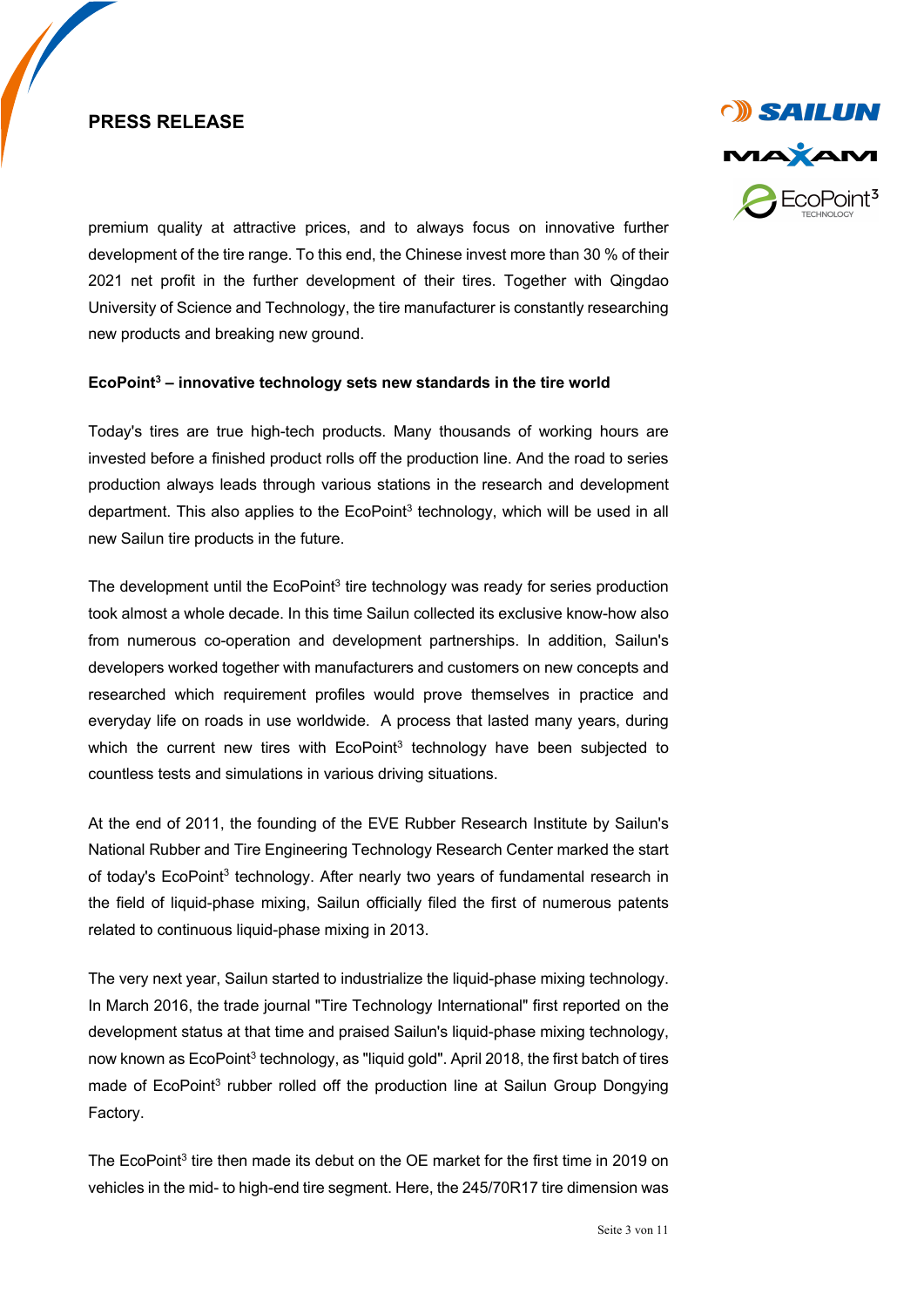)) SAILUN MAXAM

used exclusively for BAIC Off-Roader BJ40 City Edition models. In the same year, the EcoPoint $3$  tire size 205/55ZR16 is subjected to extensive quality tests by IDIADA. Experts attest the  $EcoPoint<sup>3</sup>$  tire convincing properties in terms of rolling resistance and in the area of wet grip.

At the end of 2019, the National Rubber & Tire Engineering Technology Research Center of tire manufacturer Sailun will enter strategic cooperation with passenger car and truck manufacturer China FAW Group (passenger cars, medium to heavy buses and trucks), and establish a new research and development laboratory for the Automotive Rubber Products Alliance with the passenger car and truck manufacturer. The joint goal is to expand and apply high-performance tires based on the new EcoPoint<sup>3</sup> technology.

Series production of tires based on the new EcoPoint3 rubber technology started as early as mid-2020 with a target capacity of 300,000 tons. In May 2021, the developed  $E$ coPoint $3$  tires were tested by the international testing center IDIADA, the automotive industry's development service provider in Spain, and achieved the top score for both rolling resistance and wet grip, thus earning the EU tire label's Class A quality seal.

At the end of 2021, the internationally independent testing, inspection and certification company TÜV Rheinland published the first test results on fuel consumption and awarded Sailun Group the "Energy Saving Pioneer" award for the new tire generations based on the green EcoPoint<sup>3</sup> technology due to their excellent fuel consumption data.

In the future, virtual tire development will also play an important role at Sailun, especially since it offers enormous innovation potential - particularly regarding the development of tires for alternative forms of propulsion such as electromobility. What's more, the different requirements for Sailun tires can be tested much more precisely and in a resource-saving manner, and the knowledge gained can be incorporated into the respective development processes for new tire ranges at a much earlier stage.

#### **EcoPoint3 – everything you need to know about green tire technology**

Modern tires are often taken for granted, but they contain so much more than simple rubber. They are made up of around 25 components, various rubber compounds, plenty of fillers - and lots of know-how. The basic ingredients of a tire compound include synthetic and/or natural rubbers, silica, carbon black, fillers, sulfur, zinc oxide, oils and resins. If necessary, they are weighed to the nearest thousandth of a gram and processed into a compound.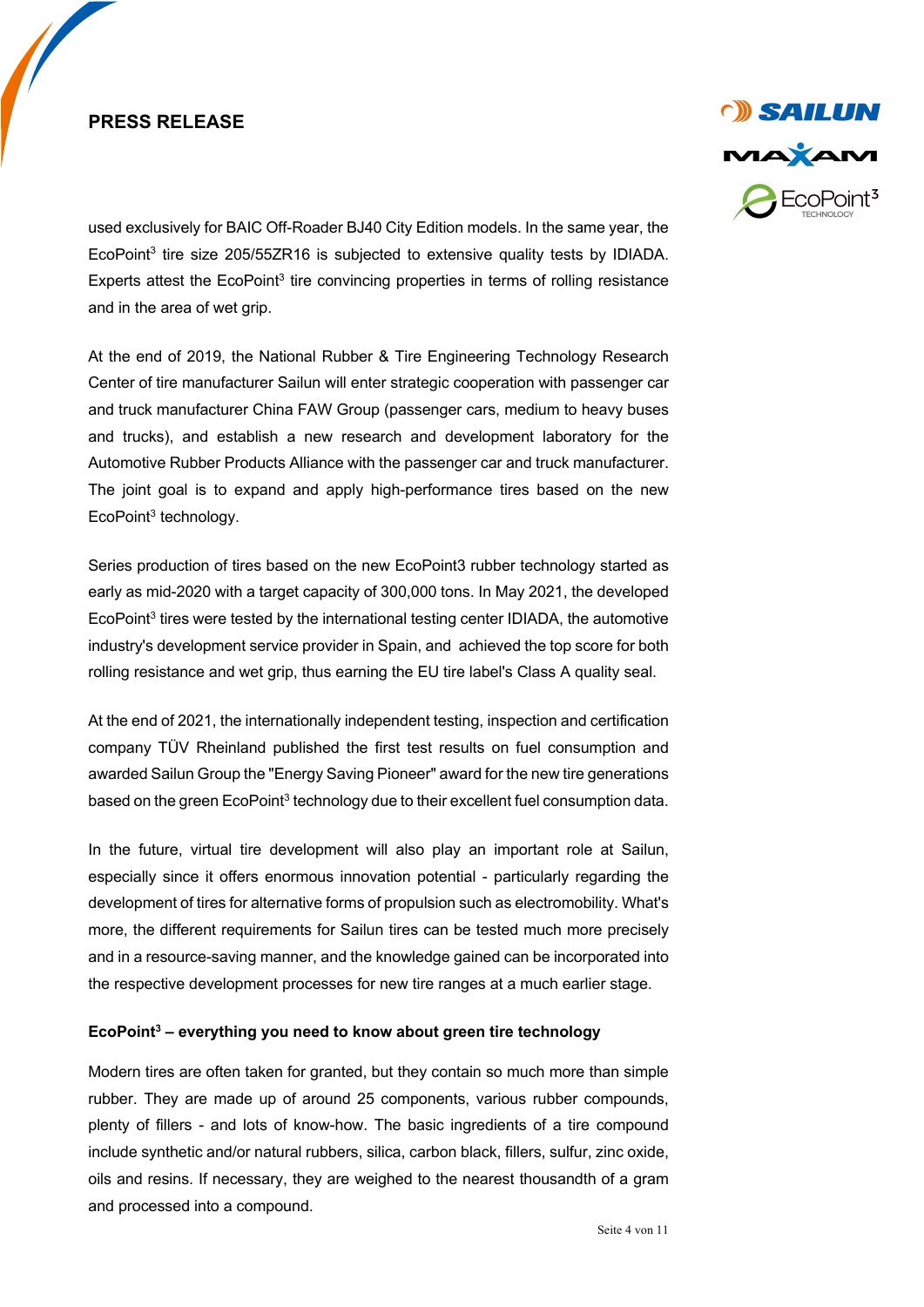

"The demands placed on tires today are much more complex than in the past. On the one hand, they have to meet the highest safety standards with maximum performance, and on the other hand, they have to be environmentally friendly in production, sustainable in service life and, of course, as efficient as possible," emphasizes Dr. Wang Mengjiao, a scientist in rubber science and dean of the EVE Rubber Research Institute, who is leading the development of EcoPoint<sup>3</sup> technology. With the new  $EcoPoint<sup>3</sup>$  technology, Sailun has managed to meet all the requirements for a modern high-tech tire without compromising. Compared to green tires produced by international brand manufacturers using the dry process, Sailun's tires produced with  $EcoPoint<sup>3</sup>$  technology achieve a globally high level of quality in the performance indices of composite tires. In practice, this means:  $EcoPoint<sup>3</sup>$  tires are primarily characterized by the improvement of wet skid resistance, a reduction in rolling resistance and an improvement in wear resistance. "EcoPoint $3$  is undoubtedly a milestone in the development of green tire technology at Sailun. Already in the production of our new car and truck tires, we are reducing energy consumption for every tire produced. In addition, we use silica instead of fossil carbon black as the main filler, which again significantly reduces the CO2 footprint and also underlines our sustainability ambitions," said Gareth Passmore, Senior Vice President Car and Truck Europe.

### **EcoPoint3 - Facts and Figures on Sailun's liquid-phase mixing technology**

What makes the EcoPoint<sup>3</sup> technology so special is the new mixing technology. Sailun has been researching the so-called liquid-phase mixing, on which the EcoPoint<sup>3</sup> technology is based, for around ten years. Until now, fillers have been mixed into the rubber purely mechanically. This is a very energy-intensive process in which the filler is often not well distributed.

In Sailun's world-first continuous liquid-phase mixing, on the other hand, the filler is fully and uniformly dispersed, and the degree of dispersion tends to reach its limit. Compared to the conventional dry mixing technique, the filler can thus be mixed evenly and optimally in the nanometer range. There is also a high efficiency of salinization, leading to stronger filler-polymer interaction and weaker filler-filler interaction. Sailun tires thus obtain a significantly finer compound, which at the same time exhibit excellent dynamic properties, better strain-stress properties, friction, and abrasion.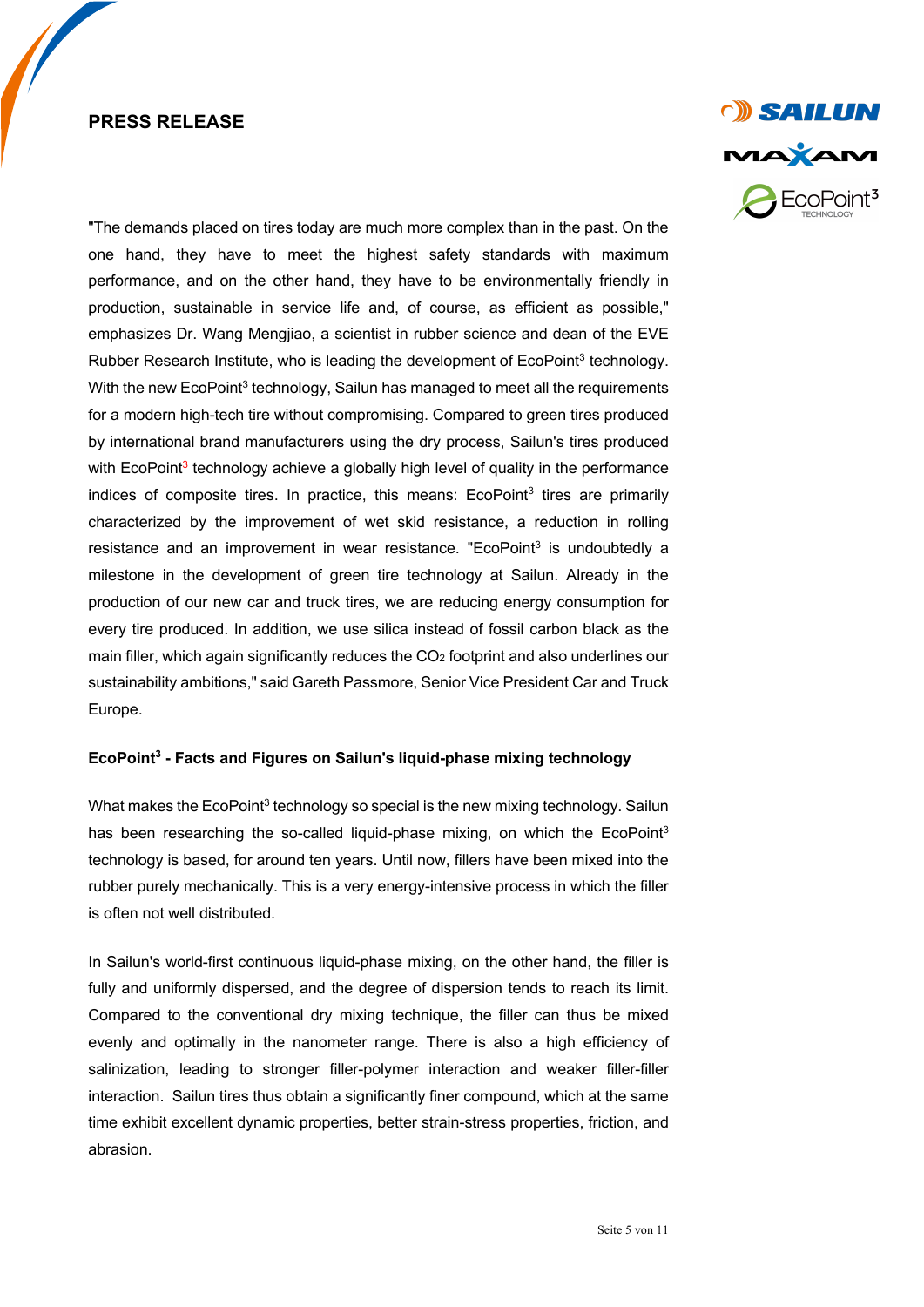

#### **Significant product advantages of Sailun tires with EcoPoint3 technology**

On the one hand, the new compound technology improves wear resistance and grip in wet conditions. This is because the use of silica as a filler enables the tire to better penetrate the water film on the road and thus generate more grip, especially on slippery roads, which makes a significant contribution to increasing safety. Another advantage of EcoPoint<sup>3</sup> tires is their lower rolling resistance, which significantly reduces fuel consumption, especially in conventionally powered vehicles, and noticeably increases the range of electric cars. Extensive tests with EcoPoint<sup>3</sup> tires on the roads of China, Japan, Europe and North America have shown a fuel consumption advantage of around 20 percent compared with competitor products, with up to 30 percent higher mileage. According to Dr. Wang Mengjiao, "EcoPoint<sup>3</sup> tires clearly have the potential to successfully solve the problem of the so-called Magic Triangle which has plagued the industry for many years. Previously, the problem with Green Tires was increasing rolling resistance and wet skid saw a significant decrease in wear resistance, now EcoPoint<sup>3</sup> allows for the overall improvement in all three attributes," he said. The results from Sailun's extensive testing and research confirm that, provided other performance characteristics are not compromised, EcoPoint<sup>3</sup> tires can improve the balance and improvement of these three characteristics to the highest degree.

 $E$ coPoint<sup>3</sup> tires also reduce heat generation in the tire and already contribute to noticeably improved ride comfort and reduced noise emissions. This is due to the fact that the rubber compound of  $EcoPoint<sup>3</sup>$  tires is softer, which reduces noise generation on contact with the road and results in fewer vibrations. It also reduces excessive heat build-up in the tire and the associated wear and tear, significantly increasing tire safety and overall tire life. In addition, the  $E$ coPoint $3$  tire offers exceptional all-season performance thanks to its softer rubber compound.

Finally, the silica filler used in  $EcoPoint<sup>3</sup>$  tires, known as white carbon black, uses raw materials that originate from sand making it a more sustainable option compared to carbon black, which uses fossil fuels in its creation. In general, silica is also more durable compared to carbon black therefore improving wear resistance and reducing the amount of rubber particles released.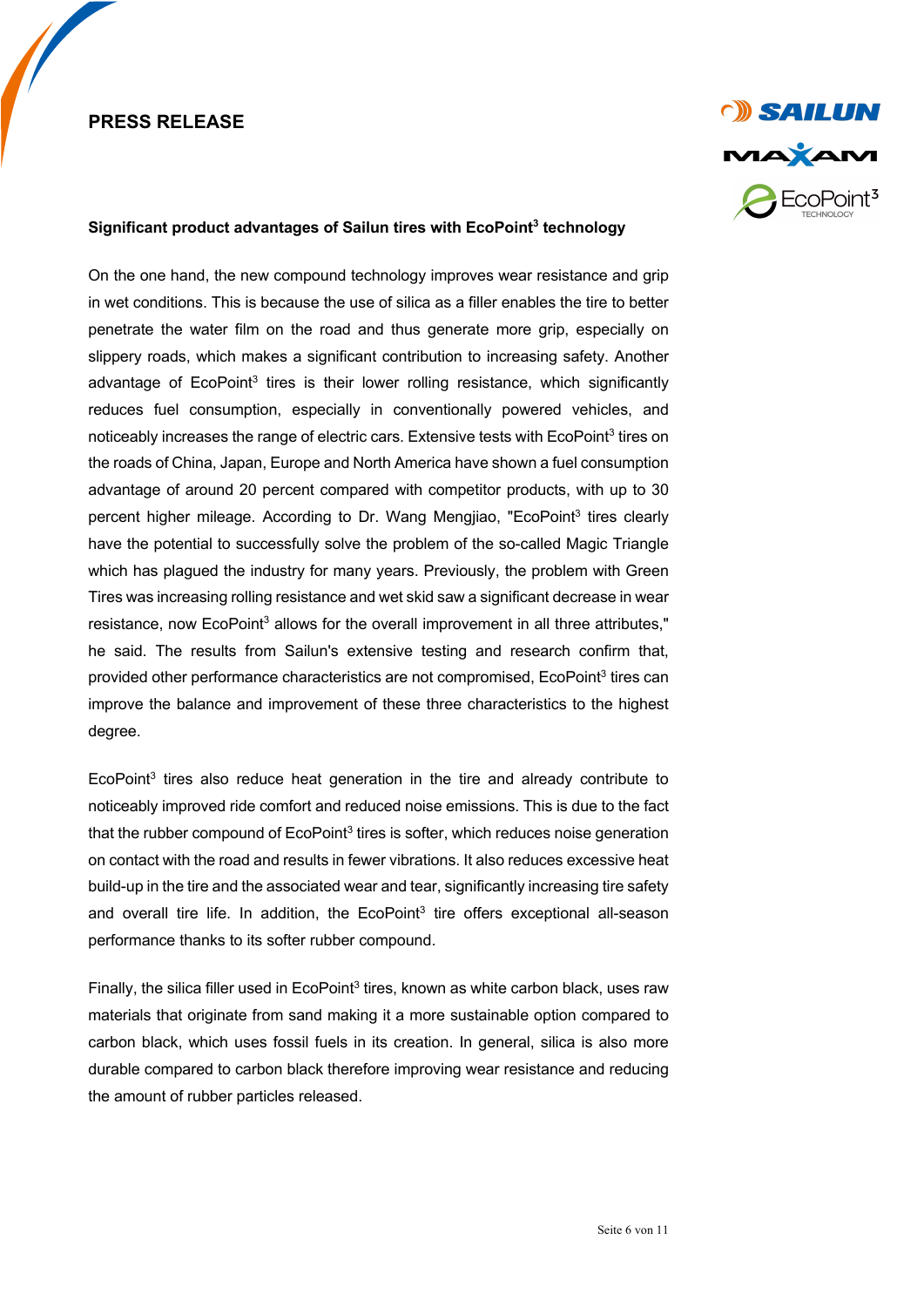

#### **EcoPoint3 offers best performance also for electric cars**

Choosing the right tires for electric vehicles is crucial for the efficiency, braking performance and mileage of its users. Therefore, a tire's rolling resistance plays an even greater role for electric cars. After all, lower rolling resistance means greater electric range and efficiency, while contributing to overall sustainability. What's more, thanks to EcoPoint<sup>3</sup> technology, rolling resistance remains stable even at lower temperatures and, what's more, increases much more slowly than with comparable tires from competitors. This is especially beneficial to owners of e-cars in Scandinavia and European high altitudes.

Sailun tires create an optimal balance between tire size and component distribution. Sailun's high-tech compounds provide robust bonds between silica and rubber and allow for optimal adaptation to changing road conditions, ultimately improving the tire's rolling resistance and fuel economy. Dr. Wang Mengjiao: "Thanks to EcoPoint<sup>3</sup> technology, the tires better compensate for the high torques of electric motors and have a particularly quiet driving noise. After all, electric cars are also much quieter on the road. The tires can also handle the additional weight of the battery and score with extremely low rolling resistance, which increases the range of electric vehicles."

# **EcoPoint3 tires guarantee low-noise tires, optimum grip and shorter braking distances, and also withstand the demands of EV**

Electric vehicles have instant torque, meaning they accelerate the second you fully depress the pedal. However, the instantaneous tire torque of electric vehicles can also increase wear. In addition to good grip and low rolling resistance, the rubber compound used for electric vehicle tires must also offer maximum robustness. More weight also means longer braking distances. Thus, Sailun focuses on using the best possible rubber compounds for its latest tire generations. The Sailun Atrezzo Elite, for example, relies on a premium compound with additives for improved braking performance, even on heavier electric vehicles. In addition, in the absence of engine noise, low-noise tires contribute to a smooth and quiet driving experience by reducing tire noise transmitted into the passenger compartment. EcoPoint $3$  technology therefore also serves to reduce tire noise, which reduces interior noise on all road surfaces and leads to greater comfort. In addition, it offers great potential fuel savings and the tire impresses with its excellent comfort and driving performance.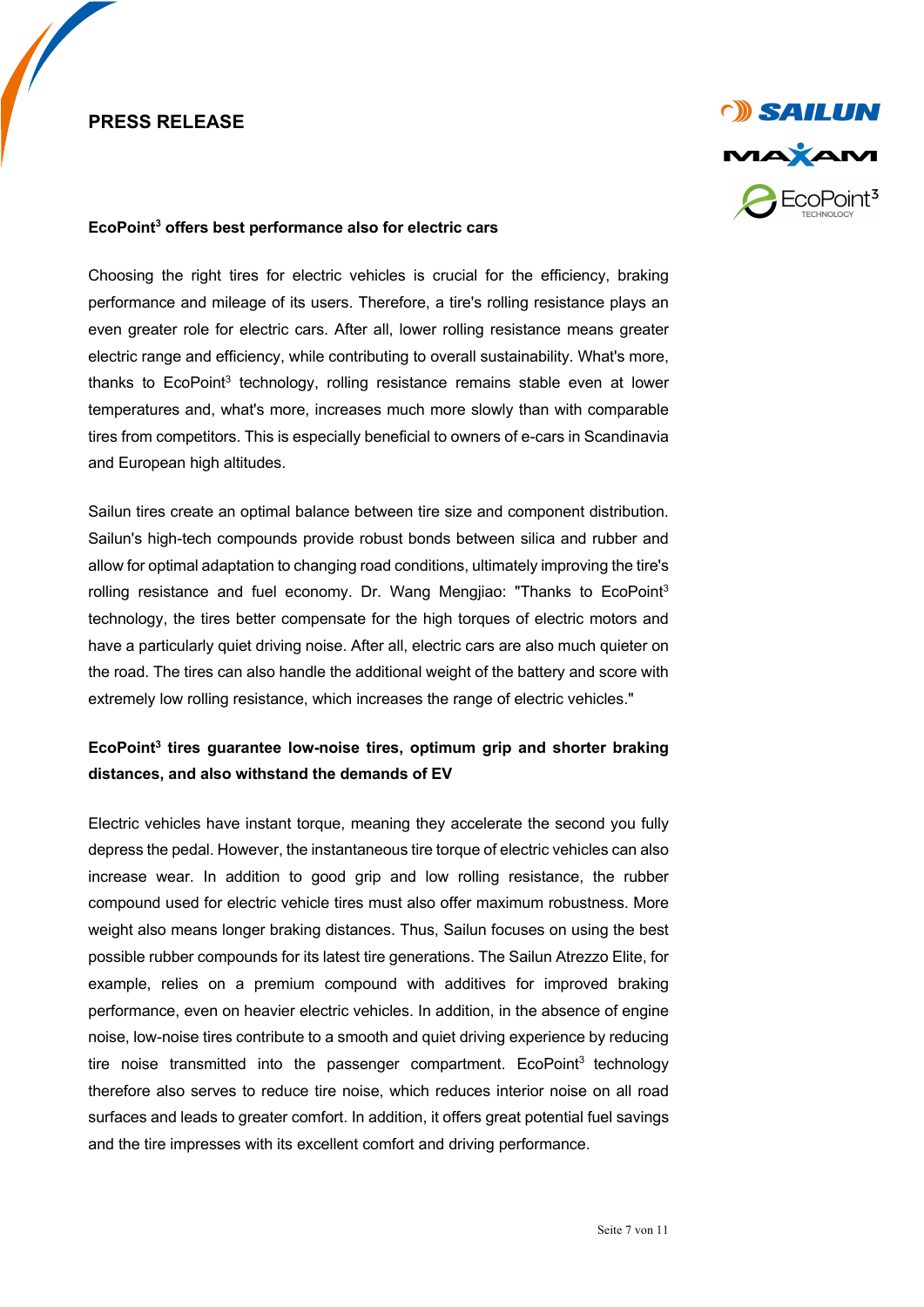

The CO<sub>2</sub> savings potential of EcoPoint<sup>3</sup> tires through the world's first rubber **enhancement technology**

Instead of the traditional rubber mixing process, Sailun uses the world's first liquidphase mixing technology, which significantly reduces energy consumption in the manufacturing process. Finally, the use and reuse of tires is also environmentally friendly and reduces  $CO<sub>2</sub>$ . Consequence: EcoPoint<sup>3</sup> tires also offer high social and economic benefits in addition to their superior rolling resistance, wear resistance and consumption-optimized potential. Example 1: If we take a truck tire as an example, for every 100 Km, the fuel-saving between the EcoPoint<sup>3</sup> tire and competitors' tires is from 2 up to 7 liters. If a truck drives 200 thousand km per year, the minimum fuel saving is around 4 thousand liters (ecoscore, 2022), cutting the carbon emission by 10.6 metric tons. If all 6.2 million trucks in Europe use EcoPoint $3$  tires, we will save almost 21 million tons of fuel and cut the carbon emission by 65 million tons. According to the regulation setting  $CO<sub>2</sub>$  emission standards for heavy-duty vehicles issued in August 2019 (Commission, 2022), Europe targeted 54 million tons of carbon reduction in the period 2020 to 2030. Simply adopting  $EcoPoint<sup>3</sup>$  tires will exceed this goal.

Not only are the raw materials Sailun selects environmentally friendly and low carbon, but all areas of the manufacturing process are clearly aligned with sustainable specifications. For example, non-fossil silica is used in the selection of raw materials for  $EcoPoint<sup>3</sup>$  tires. The silica is produced by the National Engineering Research Center for Rubber and Tires' (NERCRAT) globally unique carbon dioxide process, replacing carbon black filler made from fossil fuels. This innovative process helps reduce CO<sub>2</sub> emissions by an average of about 8 kg for a Sailun passenger car tire and about 36 kg for a Sailun truck tire. At the same time, the  $EcoPoint<sup>3</sup>$  compound is produced using liquid-phase mixing technology compared to synthetic rubber produced using the conventional mixing process, which significantly reduces energy consumption due to the simplification of post-treatment processes such as drying, molding and packaging.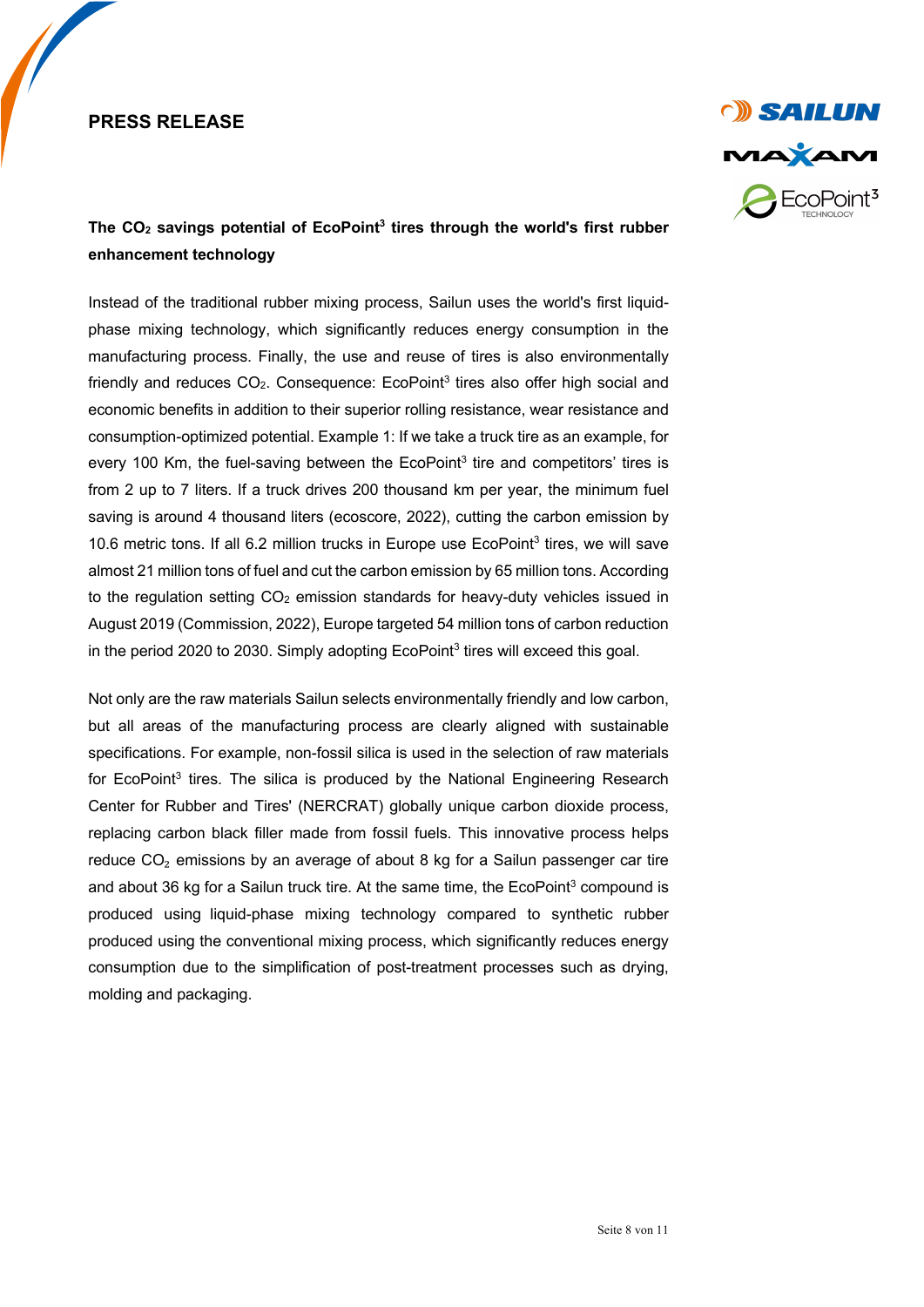

### **Experts attest great potential to Eco-Point3 tires from Sailun and Maxam Result of consistent investment in research and development**

Sailun tires with the new  $EcoPoint<sup>3</sup>$  technology are not only particularly sustainable. but also offer significant fuel savings while meeting the highest standards of safety and performance compared to competitors in the tire industry. Some current examples in shorthand:

### Example 1: **Consumption and rolling resistance tests by AutoBild, TÜV Süd and IFV proved significant fuel saving of up to 5 % of Sailun Atrezzo Elite**

The tire experts of AutoBild, TÜV Süd and IFV (Ingenieurgesellschaft für Fahrversuche) tested the Atrezzo Elite on the road over a distance of 2,000 kilometers (20% country road, 80 % highway at a maximum speed of 120 km/h). The results: Sailun's low-rolling-resistance tire demonstrated its advantages with a significant fuel saving of up to five percent compared with competing products. Converted, it saves car owners up to **half a liter of gasoline per 100 kilometers** in everyday mobile driving. Converted to an average annual mileage of 15,000 kilometers, this adds up to 75 liters, for example. Furthermore, the Rolling resistance test at on the calibrated test stands of TÜV SÜD in Garching near Munich achieves, that the new Sailun Atrezzo elite lands with somewhat over ten kilograms with the weight on the second place, but with clearly lower rolling resistance. In detail, the independent TÜV engineers attested it an advantage of over **25 % over comparable competitor tires.** The result means noticeably lower consumption and longer ranges for drivers in everyday driving.

### Example 2: **Fuel consumption test by TÜV SÜD proved advantages in consumption and performance of Sailun truck tires STL2, SFL2 and SDL2**

The comprehensive tests of Sailun's truck tires STL2, SFL2 and SDL2 has passed TÜV SÜD tests. During the tests of the new generation of  $EcoPoint<sup>3</sup>$  tires proved its strength not only around economy (rolling resistance), but also in consumption and performance on road. The Sailun truck tire showed **better fuel consumption performance from 3.3 % up to 7.6 %** compared to the premium competitors (fuel consumption L/100km). Results: In the area of rolling resistance, the new EcoPoint<sup>3</sup> tire generation **reached the EU label A** (SFL2, SDL2 and STL2) and have been awarded with the seal of quality in form of TÜV Süd Testmark.

#### Example 3: **Performance tests of AutoBild confirm competive characteristics in dry, wet and snow conditions of Sailun Atrezzo 4Seasons Pro**

Comprehensive performance tests of AutoBild at UTAC (Ivalo, Finland) revealed that the Sailun Atrezzo 4Seasons Pro – the new generation of  $EcoPoint<sup>3</sup>$  tires – is on the **same quality level as premium competitors**. They also confirmed the **competitive performance in dry, wet and snow conditions**. In addition, data shows **better rolling resistance** of Sailun Atrezzo 4Seasons Pro against direct premium competitors.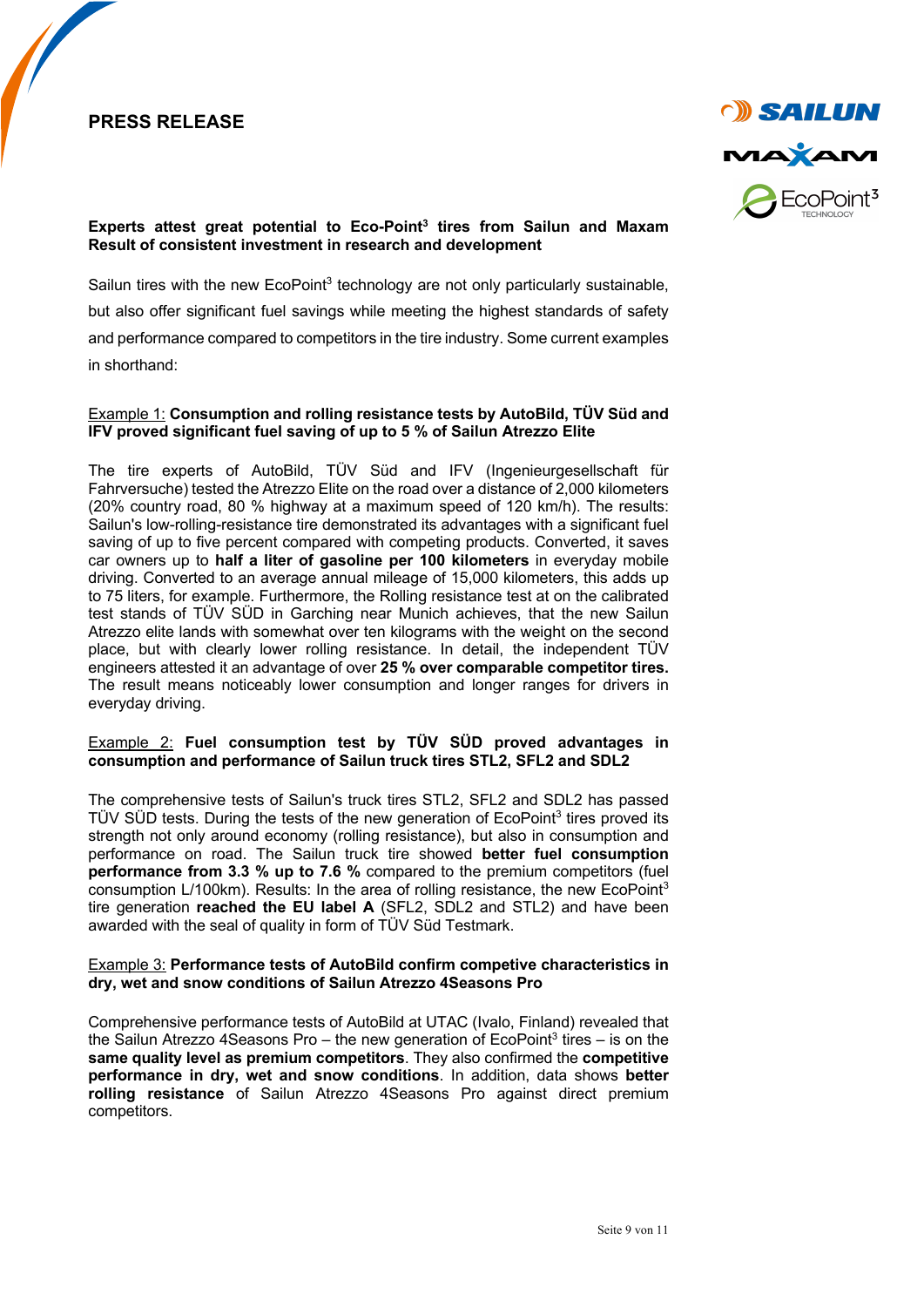

### Example 4: **Rolling resistance tests of TÜV Süd verify the excellent properties in the area of rolling resistance from 9,8 % up to 39,2 % of Maxam MS 700 tires**

According to recent tests by TÜV Süd, the Maxam MS700 for forklifts is better than established competitor tires, especially in rolling resistance. Forklifts are among the most important machines in the world. They should therefore always have optimum tires. As an original equipment tire partner for the leading forklift brands, Maxam places particular emphasis on the highest possible quality. Maxam MS700 tires showed **rolling resistance advantages of 9.8 % up to 39.2 %** compared to leading automotive premium manufacturers in this segment.

#### Example 5: **Performance tests with Tesla Model 3 in North America confirm range advantage of up to 7 % for EVs on new Sailun EcoPoint<sup>3</sup> tires.**

Extensive tire tests in North America with Tesla Model 3 models showed how the Sailun EcoPoint<sup>3</sup> tires combines a variety of advantages: always good grip despite electric-typical higher vehicle weight, little wear under heavy acceleration, low rolling resistance and therefore more range and less road noise. With **5 % shorter dry braking distance, 15 % lower rolling resistance coefficent and 7 % improved battery life**, the Sailun EcoPoint<sup>3</sup> tire played out its advantages compared to the competitor tires.

#### Example 6: **Driving noise tests of AutoBild revealed a reduction of pass-by noise compared to the competitors up to 3 dB for Sailun Atrezzo Elite.**

The size 215/55 R17 was tested on the vehicle models VW Passat and Skoda Superb, which are just used as company cars in fleet operation. At the manufacturerindependent test center TRIWO in Pferdsfeld (Rheinland Pfalz, Germany), the environmental impact of driving noise was also tested. A criterion that is becoming increasingly relevant and can already be read on every tire label. Background: The EU will prescribe a significant reduction in rolling noise soon. Result: The Sailun Atrezzo Elite already meets the high requirements. In the pass-by noise test, Sailun's tire **rolled up to 3 dB (decibels) quieter** than its competitors.

### Example 7: **Tests by TÜV Süd underline superior performance in terms of rolling resistance, wet handling and braking of the Sailun Atrezzo ZSR2**

Sailun's Atrezzo ZSR has passed the TÜV SÜD test. During the TÜV test of new  $E$ coPoint<sup>3</sup> tires proved its strength not only in the area of economy (rolling resistance), but also in wet handling and wet braking, among others. In all aspects Sailun Atrezzo ZSR2 maintained superior performance compared to competitor products.

\*\*\*